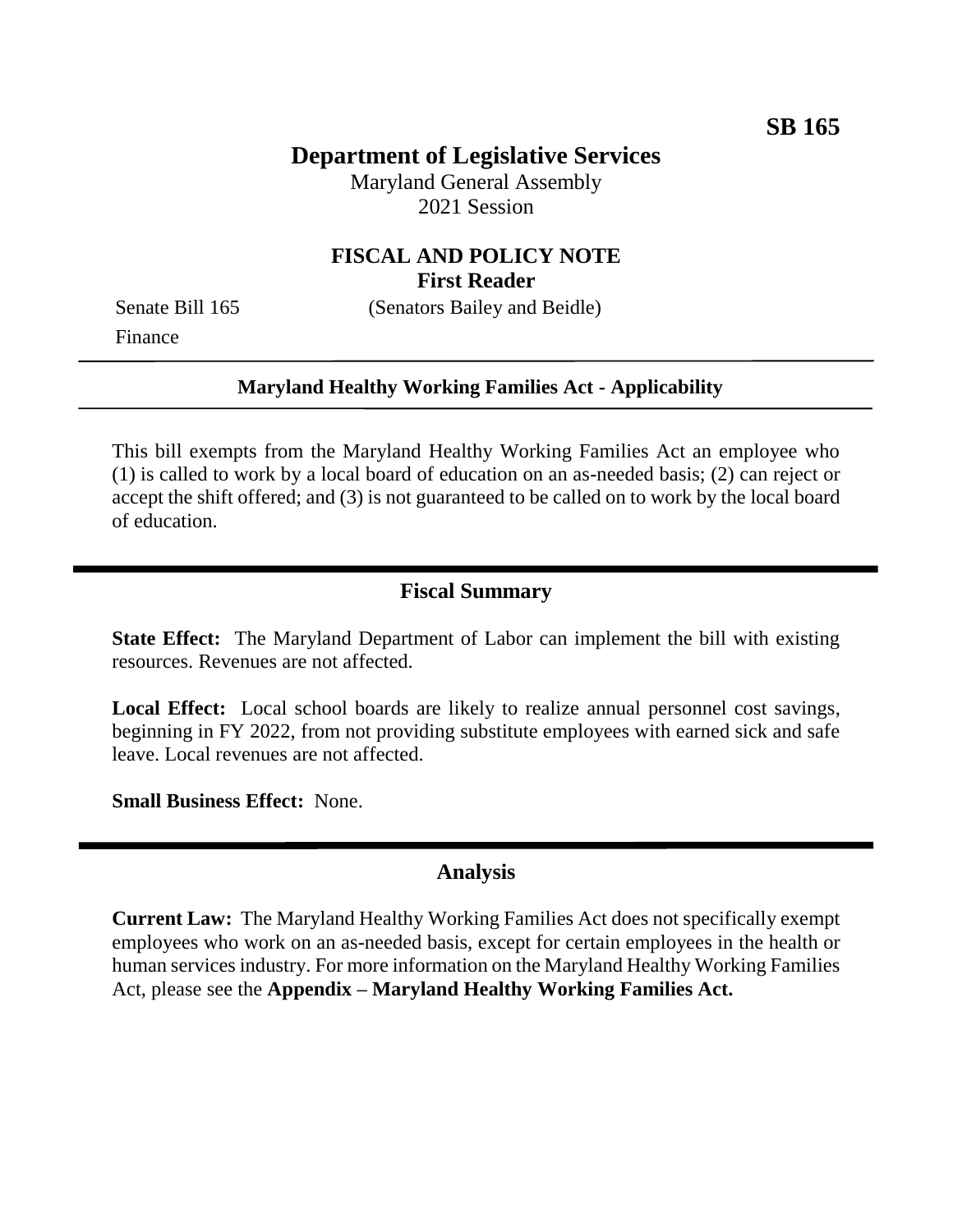**Local Expenditures:** Local school boards may realize annual personnel cost savings beginning in fiscal 2022 from not providing substitute teachers with earned sick and safe leave. For example, for fiscal 2022 through 2026 (1) Frederick County Public Schools estimates average annual savings of \$138,167; (2) St. Mary's County Public Schools estimates average annual savings of \$179,345; and (3) Wicomico County Public Schools estimates average annual savings of \$113,642. Thus, the bill eases some of the financial burden on local school systems posed when substitute staff use leave.

# **Additional Information**

**Prior Introductions:** SB 241 of 2020 and SB 686 of 2019 each received a hearing in the Senate Finance Committee. No further action was taken on either bill.

**Designated Cross File:** None.

**Information Source(s):** Maryland Association of Counties; Maryland State Department of Education; Maryland Department of Labor; Baltimore City Public Schools; Anne Arundel County Public Schools; Frederick County Public Schools; Wicomico County Public Schools; St. Mary's County Public Schools; Department of Legislative Services

**Fiscal Note History:** First Reader - January 19, 2021 rh/mcr

Analysis by: Richard L. Duncan Direct Inquiries to:

(410) 946-5510 (301) 970-5510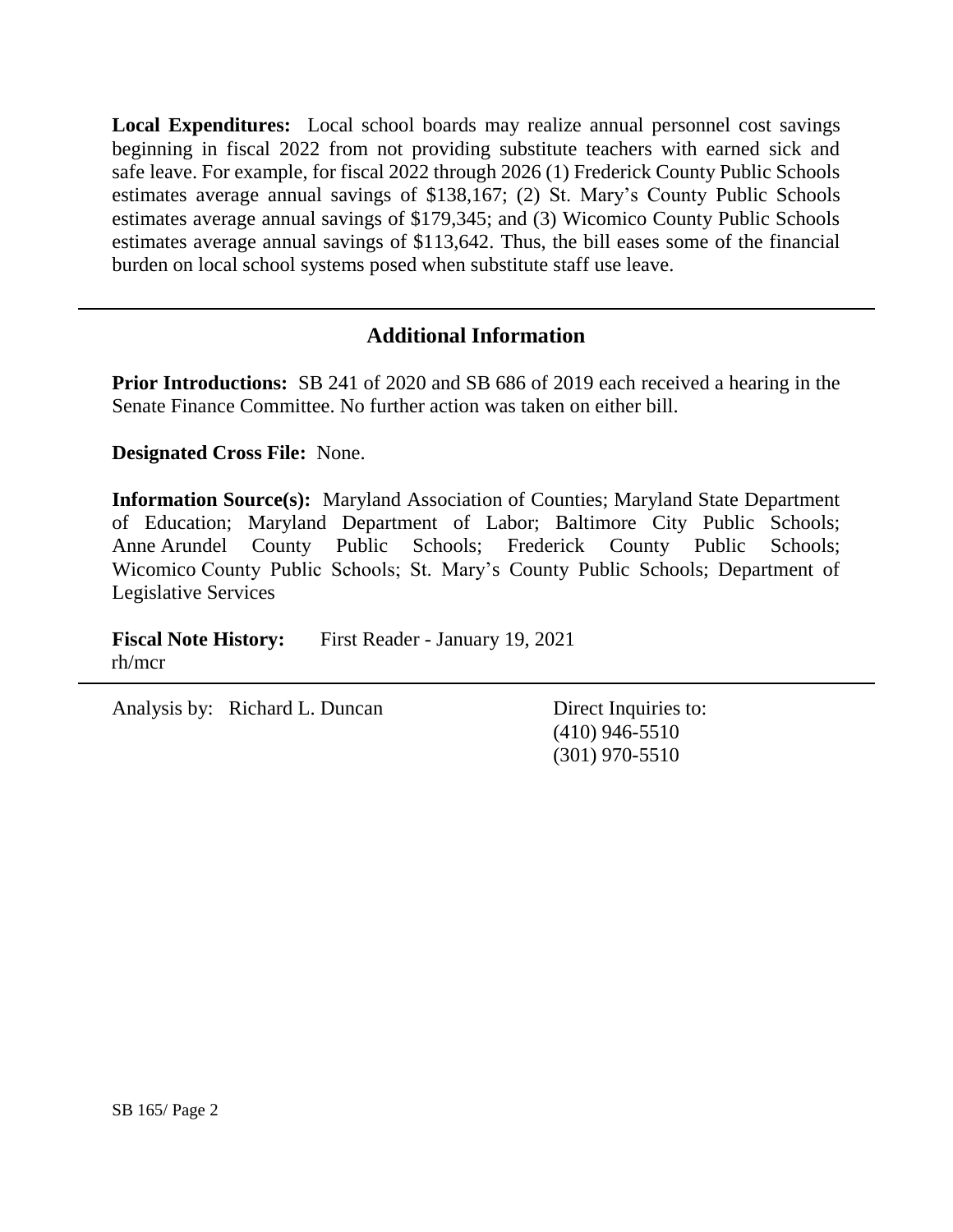# **Appendix – Maryland Healthy Working Families Act**

The Maryland Healthy Working Families Act took effect as Chapter 1 of 2018. Under Chapter 1, an "employer" includes the State or local governments and a person who acts directly or indirectly in the interest of another employer with an employee. Chapter 1 does not apply to employees who regularly work less than 12 hours a week, specified independent contractors, specified associate real estate brokers and real estate salespersons, individuals younger than age 18 before the beginning of the year, workers in a specified agricultural sector, construction workers (not including specified employees) covered in a collective bargaining agreement in which the Act's requirements are clearly waived, specified employees who work on an as-needed basis in a health or human services industry, or specified employees of a temporary service or employment agency.

### *Leave Accrual Rates and Use of Leave*

Chapter 1 requires an employer with 15 or more employees to have a sick and safe leave policy under which an employee earns at least 1 hour of *paid* sick and safe leave, at the same rate of pay as the employee normally earns, for every 30 hours that the employee works. An employer with 14 or fewer employees, based on the average monthly number of employees during the preceding year, must have a sick and safe leave policy that provides an employee with at least 1 hour of *unpaid* sick and safe leave for every 30 hours an employee works. An employer is not required to allow an employee to earn or carry over more than 40 hours of earned sick and safe leave in a year, use more than 64 hours of earned leave in a year, accrue more than 64 hours at any time, or use earned sick and safe leave during the first 106 calendar days the employee works for the employer. An employer is not required to carry over unused earned sick and safe leave if the leave is awarded at the beginning of each year.

An employer is not required to allow an employee to accrue earned sick and safe leave during (1) a two-week pay period in which the employee worked fewer than 24 hours total; (2) a one-week pay period if the employee worked fewer than a total of 24 hours in the current and immediately preceding pay period; or (3) a pay period in which the employee is paid twice a month and the employee worked fewer than 26 hours in the pay period.

An employer must allow an employee to use earned sick and safe leave:

- to care for or treat the employee's mental or physical illness, injury, or condition;
- to obtain preventive medical care for the employee or employee's family member;
- to care for a family member with a mental or physical illness, injury, or condition;
- for maternity or paternity leave; and

SB 165/ Page 3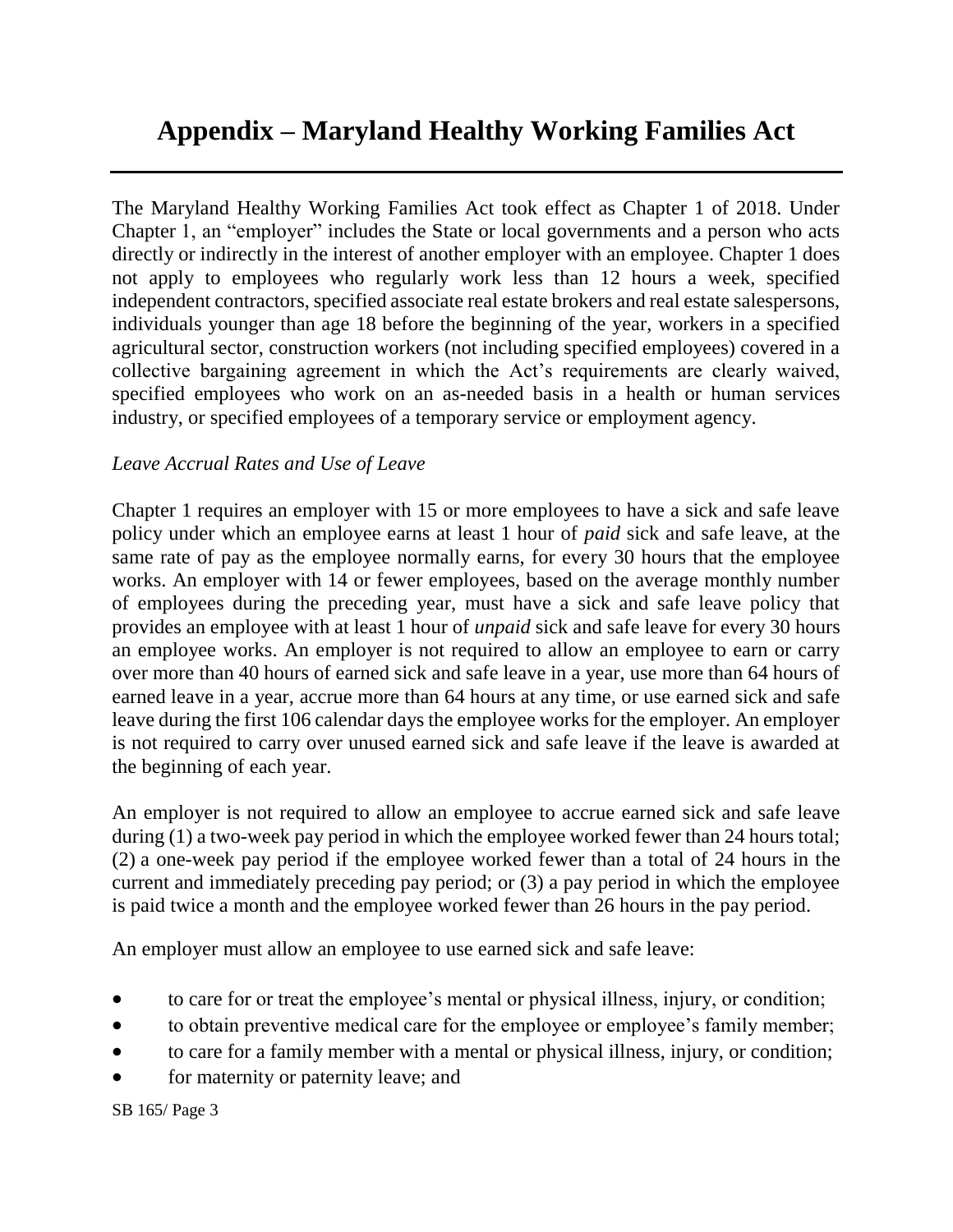for specified circumstances due to domestic violence, sexual assault, or stalking committed against the employee or the employee's family member.

An employer is not required to compensate an employee for unused earned sick and safe leave when the employee leaves the employer's employment. An employer that rehires an employee within 37 weeks after leaving employment is required to reinstate any unused earned sick and safe leave that had accrued at the time of separation unless the employer voluntarily paid out the unused earned sick and safe leave. An employer is not required to modify an existing paid leave policy if (1) the terms and conditions are at least equivalent to those under the law or (2) the paid leave policy does not reduce employee compensation for an absence due to sick or safe leave. An employer is not prevented from establishing a policy that allows employees to voluntarily exchange assigned work hours. An employer is not prohibited from adopting and enforcing a policy that prohibits the improper use of earned sick and safe leave. An employer may deny a request to take earned sick and safe leave under specified circumstances related to the disruption of the employer's business or provision of services to an individual with a developmental disability or mental illness.

An employer may require an employee who uses earned sick and safe leave for more than two consecutive scheduled shifts to provide verification that the leave was used appropriately. An employer may also require verification under specified circumstances when an employee uses leave during the period between the first 107 and 120 calendar days that the employee was employed by the employer.

## *Required Recordkeeping*

An employer must keep relevant records for at least three years, and the Commissioner of Labor and Industry may inspect an employer's records regarding earned sick and safe leave. There is a rebuttable presumption that an employer has violated the earned sick and safe leave provisions if the employer fails to either keep records or allow the commissioner to inspect records. The commissioner may waive a civil penalty if the penalty was assessed for a violation that was due to an error caused by a third-party payroll service provider with whom the employer in good faith contracted for services.

#### *Enforcement Provisions*

SB 165/ Page 4 If an employee believes that an employer has violated the Maryland Healthy Working Families Act, the employee may file a written complaint with the commissioner. The commissioner must conduct an investigation and attempt to resolve the issue informally through mediation within 90 days of the written complaint. If the commissioner is unable to resolve the issue through mediation and determines that an employer has violated a provision of the law, the commissioner must issue an order, subject to the hearing and